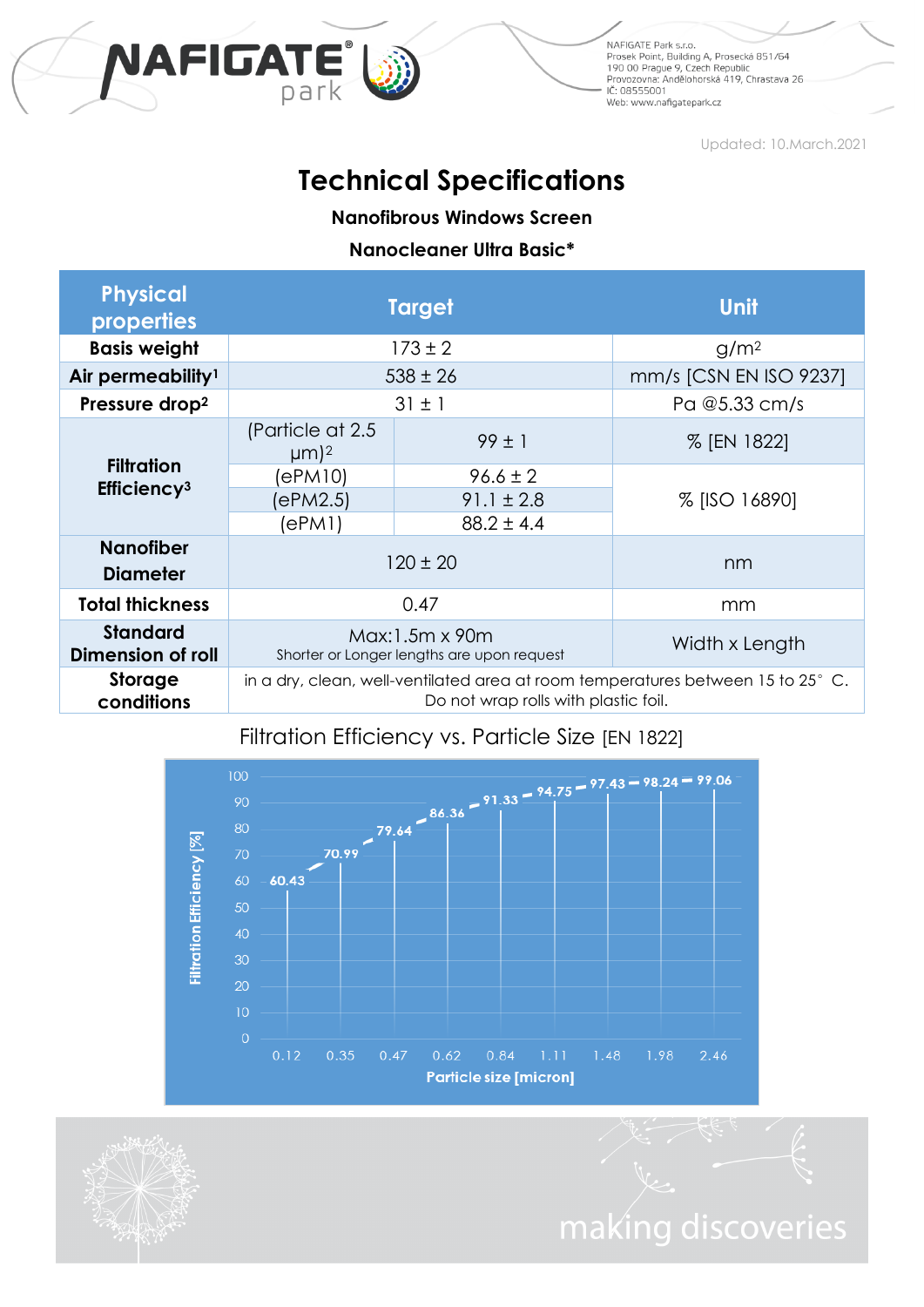NAFIGATE Park s.r.o. ivali uzare rene silo.<br>1900: Prosek Point, Building A, Prosecká 851/64<br>1900: Prague 9, Czech Republic<br>Provozovna: Andělohorská 419, Chrastava 26 IČ: 08555001 ic. 00333001<br>Web: www.nafigatepark.cz

# **Front view of Window screen Rearview of Window screen**

NAFIGATE<sup>®</sup>



# **Scanning Electron Microscope images**

**70 x**

30,000 x



### **Structure of Window Screen from cross-sectioned view**

- 1. **PET Protective fabric**
- 2. **Nanofibrous web**
- 3. **The Fiberglass mesh**

XXXXXXXXXXXXXXXXX